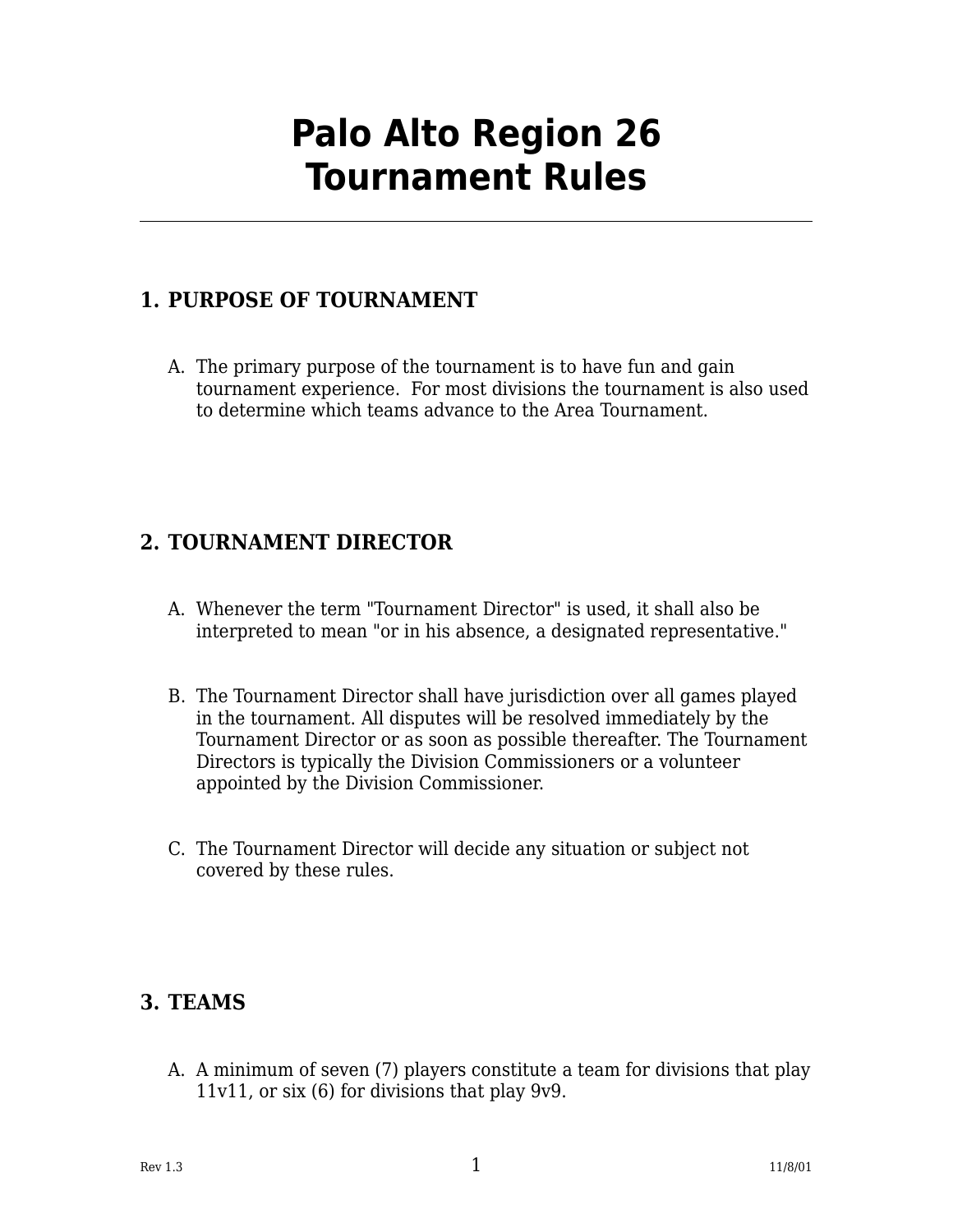- B. The maximum number of players on a team shall be fifteen (15) except for U-16 and U-19 where the maximum number shall be eighteen (18) unless the Regional Commissioner approves a greater number. The maximum number of players on a team for divisions that play 9v9 is thirteen (13).
- C. Home team shall change jerseys when a color conflict arises. The first named team is home team.
- D. Teams shall remain on opposite sides of the field of play as designated, or if there is no designation, the HOME TEAM will have the choice of sides to occupy.
- E. Coaches shall remain on their own side of the field and are restricted to the area ten (10) yards from either side of the halfway line. Also, coaches and substitute players shall allow enough room for the assistant referee to carry out their designated duties.
- F. Only players and coaches are allowed on the field. All others shall remain at least three (3) yards away from the touchlines and away from the area behind the goal lines.
- G. Properly completed line-up cards shall be presented to the referee prior to the start of the game and shall include the names of all players, present or not, and an explanation for those players who are not in attendance at the game.
- H. Each player on the team shall wear a shirt with a different number and may not exchange it with another player for the duration of the tournament games.
- I. All players shall, during the entire duration of any tournament match, wear uniforms and proper equipment as required by FIFA and AYSO Laws and Regulations. Shorts shall be no longer than the top of the player's kneecap.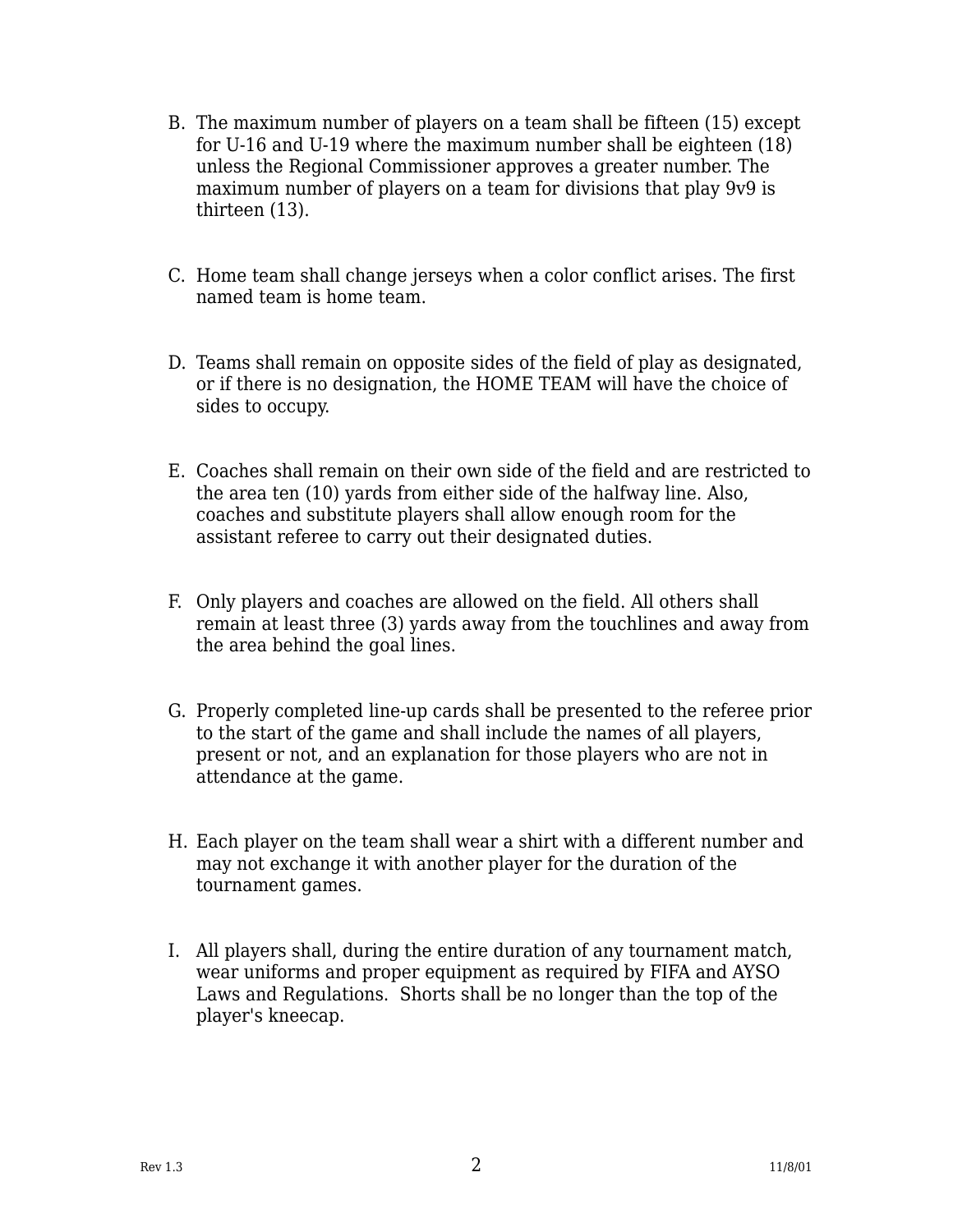# **4. COACHES**

- A. Coaches shall conduct themselves in a manner becoming members of AYSO.
- B. Coaches shall at all times encourage clean competition and good sportsmanship.
- C. Coaches shall enforce the Rules & Regulations of AYSO.
- D. Coaches shall participate in positive coaching that instructs and encourages players during games. Negative comments and complaints about the referees will not be permitted.

### **5. REFEREES AND ASSISTANT REFEREES**

- A. The Tournament Chief Referee or his or her designated representative shall assign Referees and Assistant Referees to all games.
- B. All games shall be officiated by a diagonal system of play (one referee and two assistant referees). If three referees are not available for a game, then two linesmen will be provided, one from each team.
- C. Referees shall at all times impose the Rules and Regulations of competition as defined by AYSO, the FIFA Laws of the Game and the tournament rules.
- D. Referees must file a formal written report about abusive language used by coaches, players or spectators toward them, and about any behavior that interfered with the conduct of the game.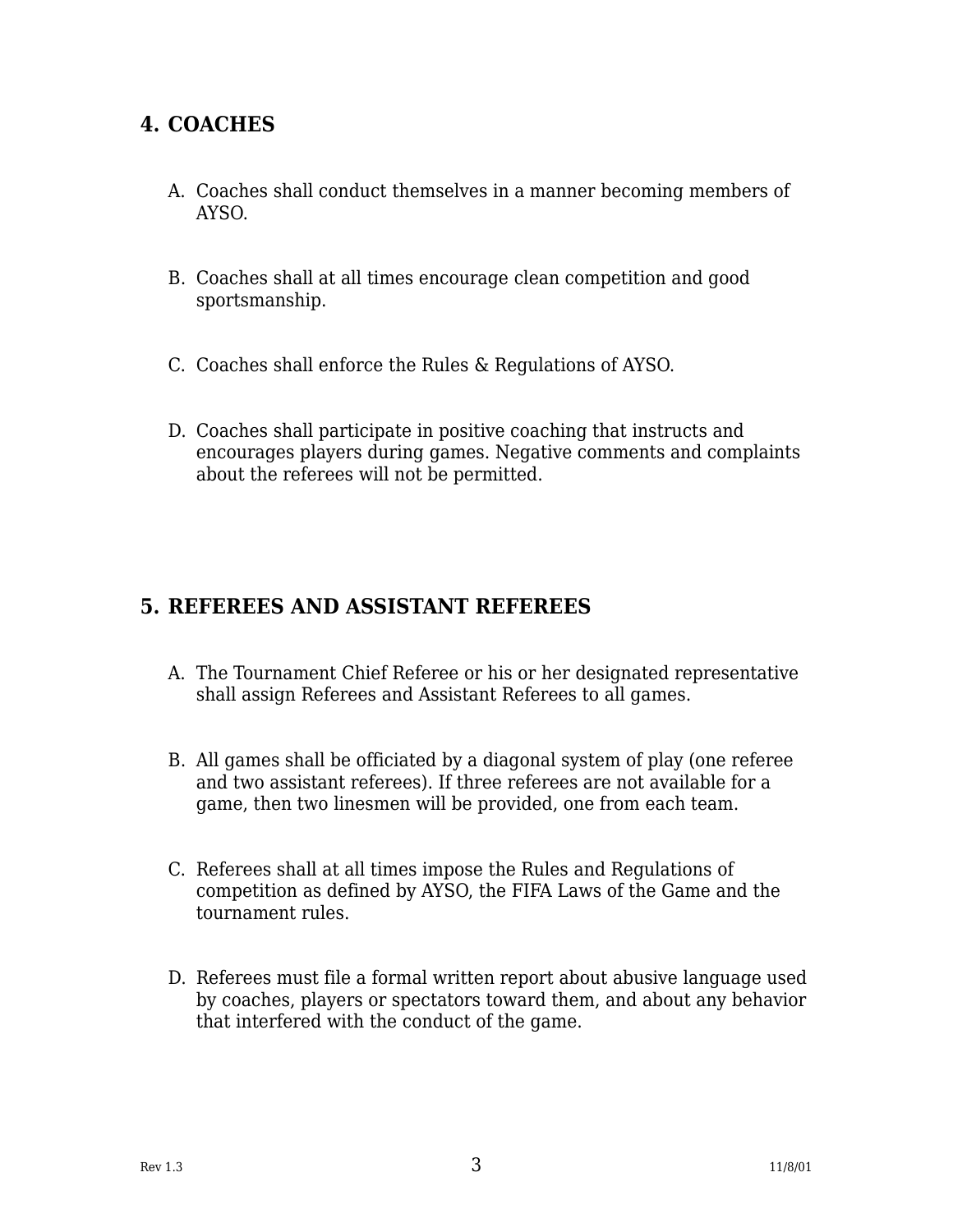#### **6. GAMES**

- A. All games will be played on fields and times designated by the Tournament Director.
- B. At the direction of the Tournament Director, mandatory water breaks may be imposed.
- C. Size of Balls: Ul9, Ul6 and Ul4 use size 5 balls. Ul2 and U11 use size 4 balls.
- D. The referee's acceptance of the game ball is final and may not be questioned.
- E. Recommended Duration of Games:
	- Ul9 22.5 Minute Halves Ul6 - 20 Minute Halves Ul4 - 17.5 Minute Halves Ul2 - 15 Minute Halves Ul1 – 15 Minute Halves
- F. Game scores will be reported to the Tournament Director by both coaches for recording. In the event of a disputed score, the center referee will verify the score.
- G. Teams must field the minimum number of players by kick-off time. If, after a five-minute grace period, a team does not have the minimum number of players a forfeit results and that team shall lose by a score of 1-0.
- H. Rainouts will not be made up. Cancellations because of weather are the responsibility of the Regional Commissioner, Tournament Director and/or game referee. Please check AYSO web site (www.ayso26.org) or phone number (650-329-2697) for up-to-date information regarding field closures due to rain.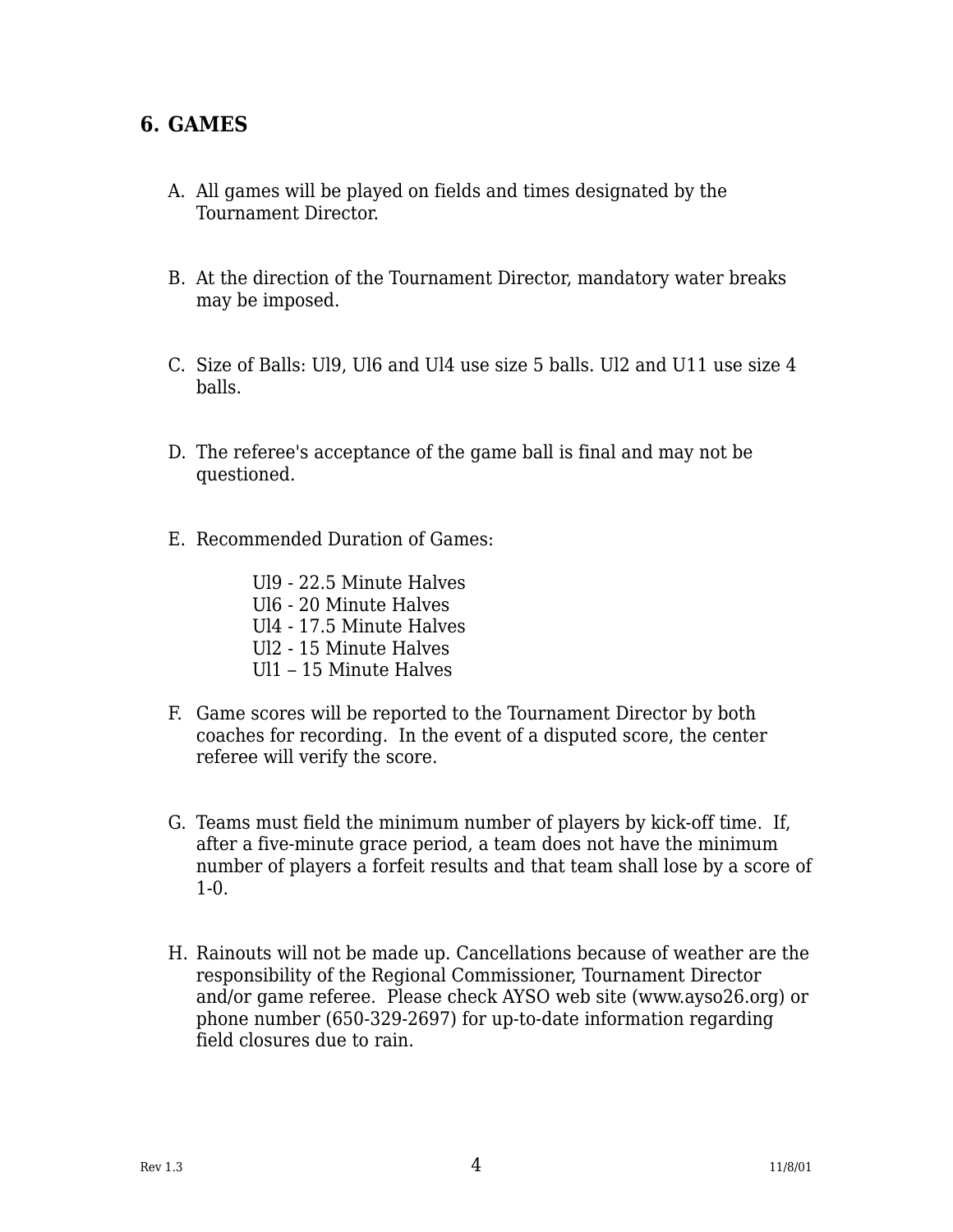- I. The Tournament Director will decide the outcome of any game suspended by the referee for any purpose.
- J. If the tournament or large portion of the tournament is cancelled because weather or unsafe conditions, advancement to the Area Tournament will be based on team records in the regular season.

# **7. TOURNAMENT FORMAT**

- A. Games will be played over a one-day period. If the tournament has playoff rounds, tournament points from pool play determine advancement to playoff rounds and playoff results determine subsequent advancement to the Area Tournament. If there are no playoff rounds, advancement to the Area Tournament is determined by tournament points.
- B. Large divisions with 10 or more teams may elect to have two separate tournaments, with placement in the two tournaments based on regular season record. This will result in more evenly matched teams in pool play. Advancement to the area tournament would only come from the top bracket.
- C. The tournament is organized by seeding teams in a fair manner. Tournament seeding is based on a team's record in the regular season
- D. Tournament Points are awarded as follows:
	- 6 points for a win
	- 3 points for a tie
	- 1 point for each goal (maximum three points)
	- 1 point bonus for a defensive shutout. A (0-0) tie does not constitute a defensive shutout.
- F. If a tie in points exists after pool play, the following tie-breakers will be used:
	- 1. Head to head competition,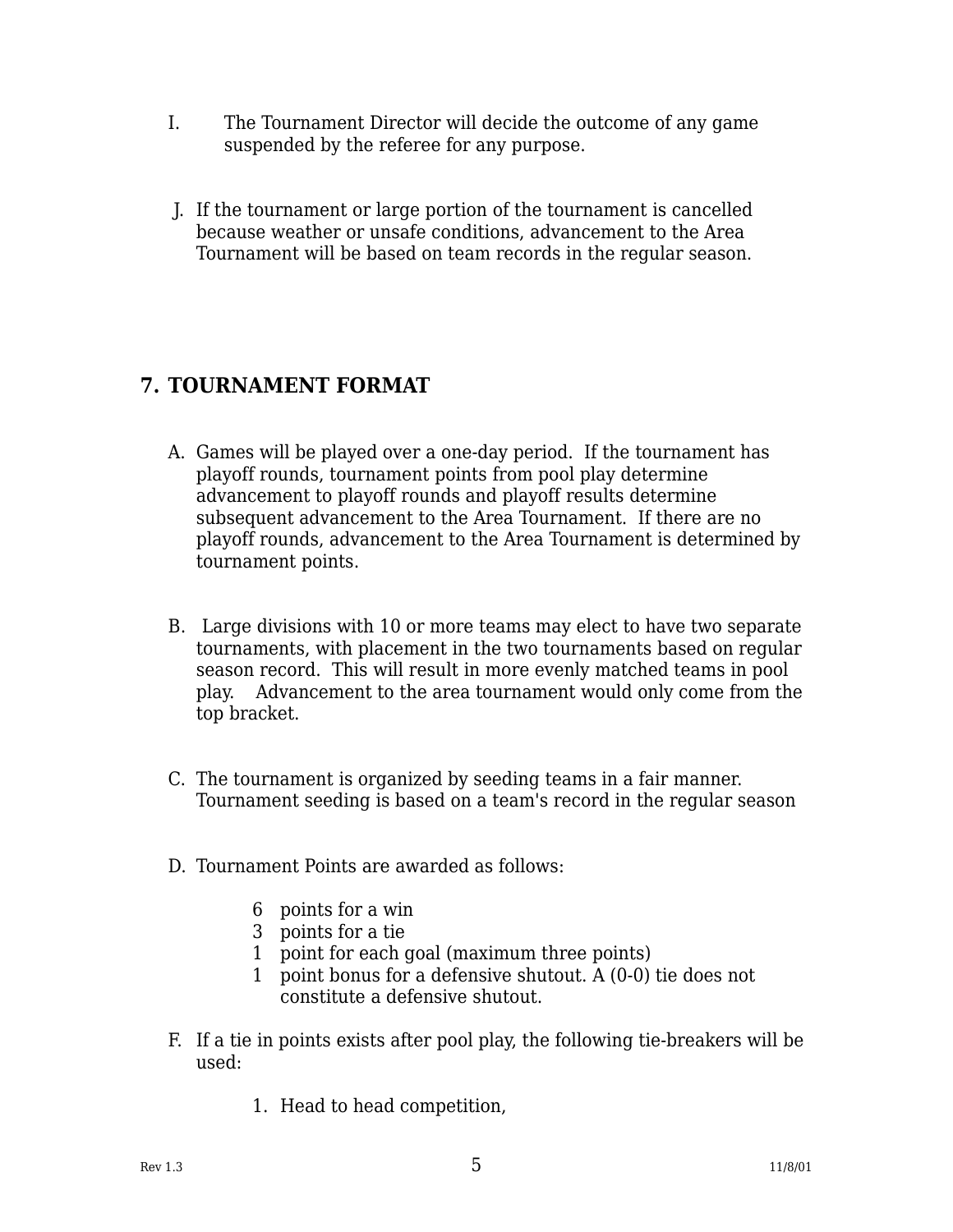- 2. Least number of goals allowed in tournament
- 3. Most goals scored up to a maximum of 3 goals per game
- 4. Coin flip by referee, Tournament Director or representative.
- G. If more than two teams have a tie in points, one team shall be eliminated by going through the criteria set forth in 7D; the remaining 2 teams shall then use the criteria set forth in 7D starting at #1 and going down the list until one team is eliminated.
- H. There will be no overtime or shoot-outs in pool play. Ties will be recorded as such.
- I. Winner of playoff rounds are determined by a FIFA rules: The tournament may optionally use a 10 minute overtime. This is played after a 2 minute break, with two 5-minute periods, with teams changing ends after the first period, with no substitutions. The full overtime must be played. If this does not determine the winner, or the tournament does not use an overtime, then a winner is determined with kicks from the penalty spot (a shoot-out). Using an overtime is new in 2007 in U14, and is used at the option of the division commissioners.

# **8. SUBSTITUTION OF PLAYERS**

- A. Substitutions will be allowed at halftime only, unless there is an injury at which point a substitution will be allowed at the discretion of the referee.
- B. A goalkeeper may remain in that position during the entire game.
- C. Each player must play a minimum of one-half each game.

#### **9. PARTICIPANTS SENT FROM THE FIELD**

A. All players and coaches sent from the field (red carded) must be reported to the Tournament Director by the game referee immediately after the game.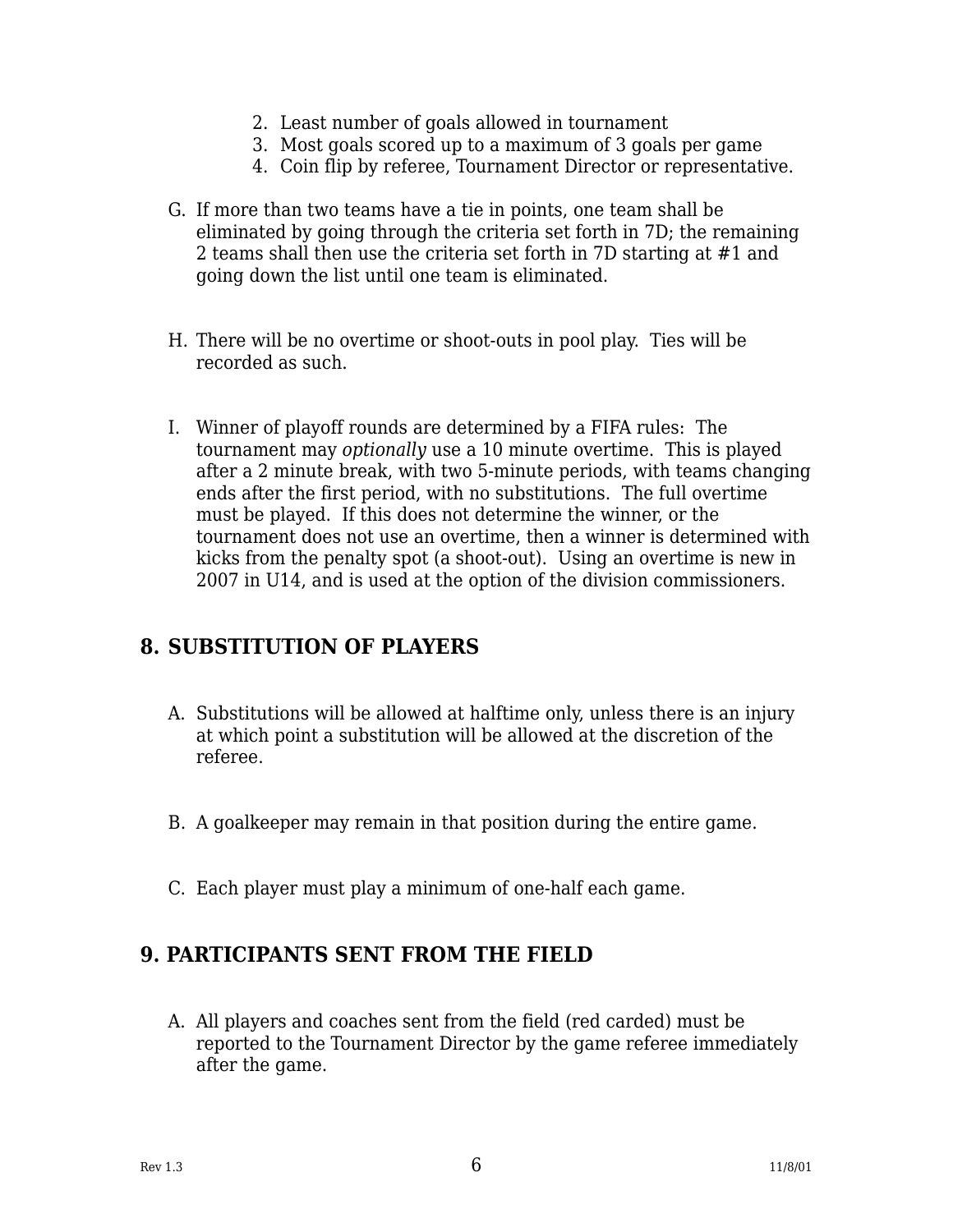- B. A red card issued to a player or a coach shall constitute suspension from the next game. Two red cards will disallow further participation in the tournament. If a player or a coach receives a single yellow card in three separate games, the third yellow card will be regarded as a red card.
- C. The penalty for a player or coach "sent from the field" shall be a one (1) game suspension (the following played game).
- D. Stronger penalties may be imposed depending on the circumstances.
- E. Penalties may not be appealed.

# **10. PROTESTS ARE NOT ALLOWED**

# **11. DISQUALIFICATIONS**

- A. If a team uses a player deemed to be ineligible, that team shall forfeit all games in which the player participated. Persons with knowledge of ineligible players shall report such infractions immediately upon gaining such knowledge. It is considered unethical to withhold such knowledge for the purpose of gaining an advantage.
- B. The Tournament Director may disqualify any team, at any point in the Tournament, if that team refuses to abide by the Rules and Regulations of the Tournament.

# **12. INJURIES**

A. Any injury to a participant, or damage caused by a participant, must be reported to the Tournament Directo

#### **13. SPORTSMANSHIP**